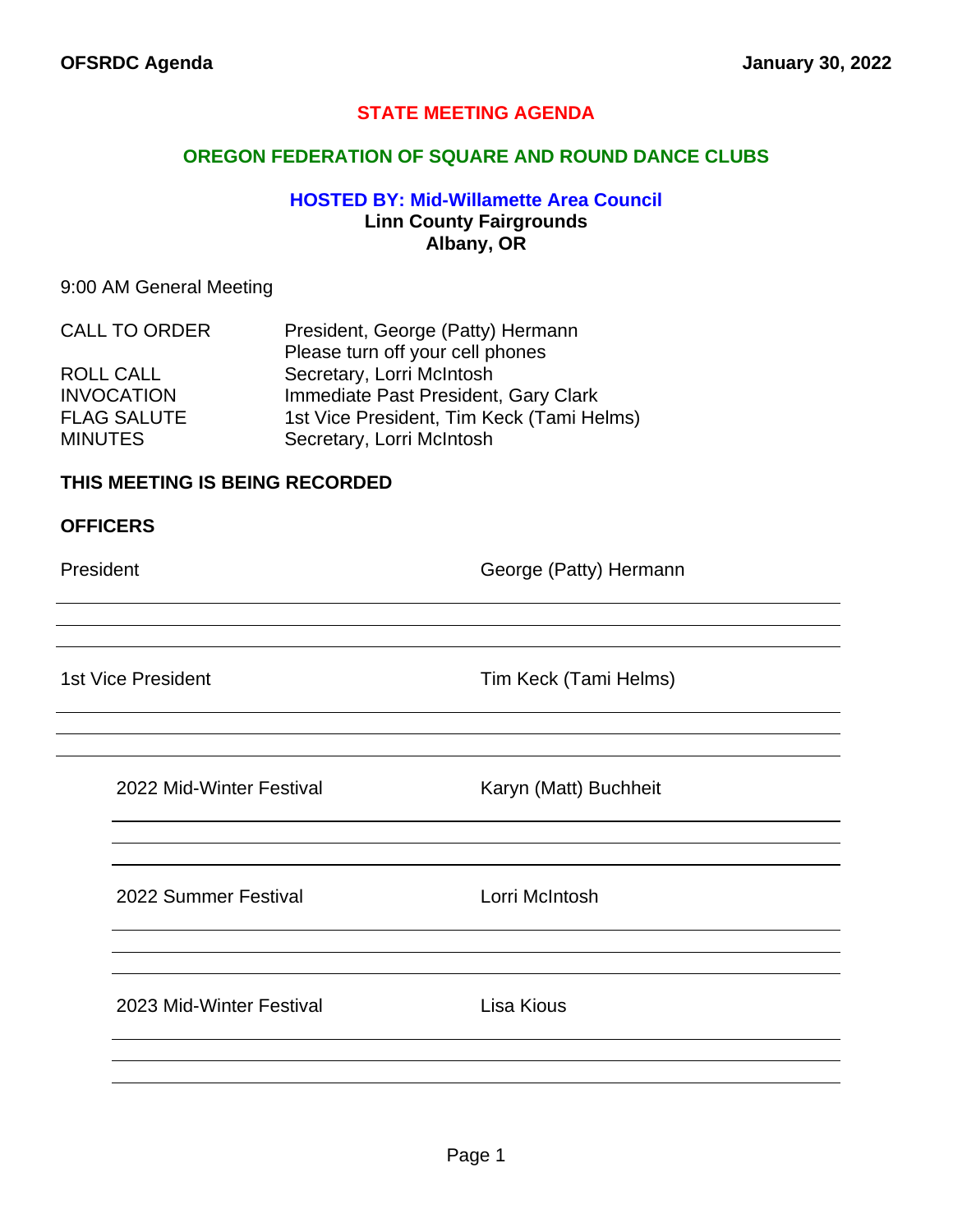| Tim (Kathy) Roberts  |
|----------------------|
|                      |
| Pat (Cheri) Cox      |
| Lorri McIntosh       |
| Marilyn (Ron) Schmit |
| <b>Gil Shoemaker</b> |
| Marilyn (Ron) Schmit |
| <b>Gary Clark</b>    |
|                      |
| Tim (Kathy) Roberts  |
| Kathy (Tim) Roberts  |
|                      |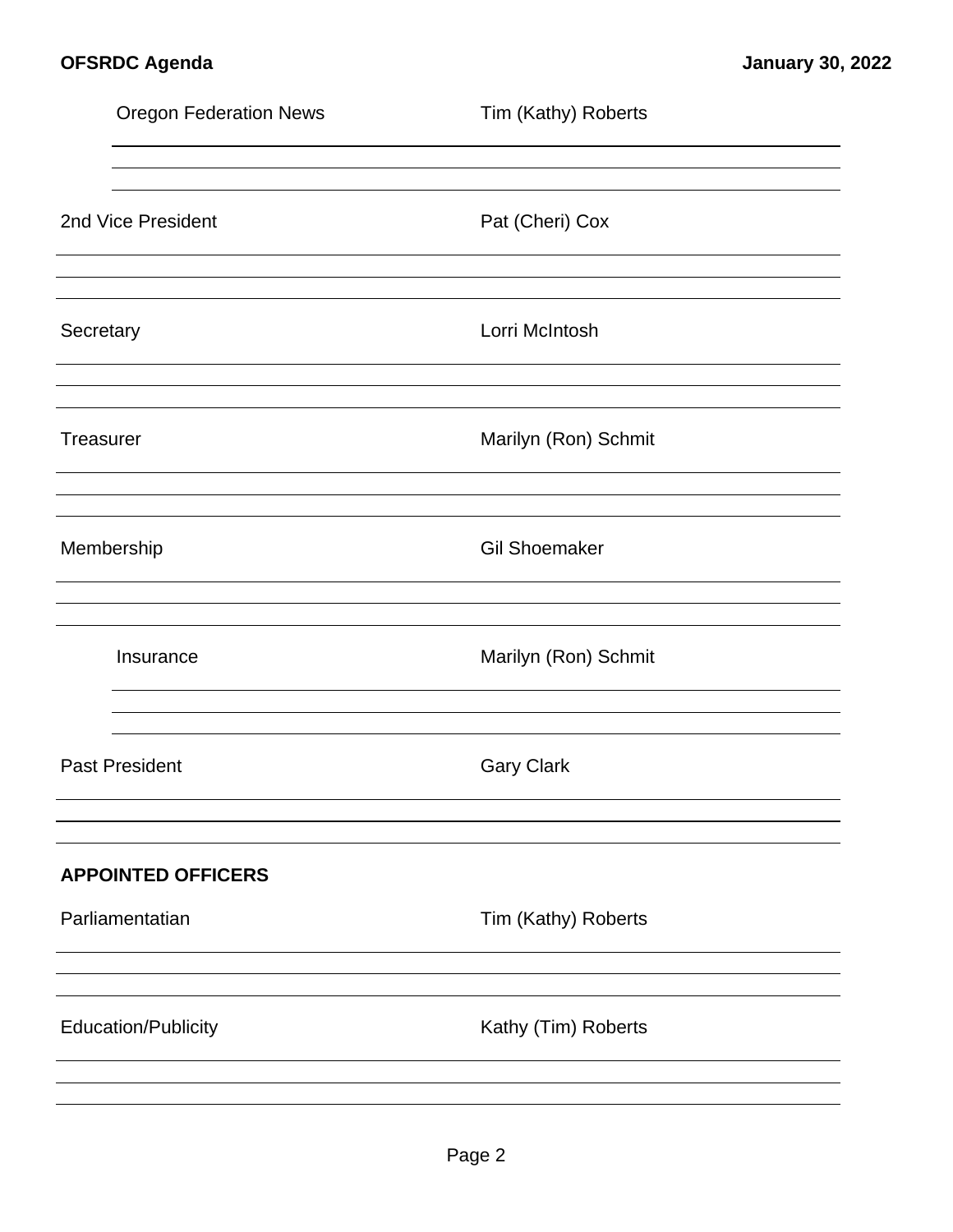| Historian                   | Marilyn (Ron) Schmit               |
|-----------------------------|------------------------------------|
| <b>COMMITTEE CHAIRS</b>     |                                    |
| Licensing                   | <b>Brooke Davison</b>              |
| <b>Youth Activities</b>     | Karyn (Matt) Buchheit              |
| <b>ORDTA</b>                | Tami Helms (Tim Keck)              |
| Round Dance Sreening        | Tami Helms (Tim Keck)              |
| <b>Caller Liaison</b>       | <b>Terry Halley (Betty Chipps)</b> |
| Webmaster                   | Tim (Kathy) Roberts                |
| <b>Grant Fund Committee</b> | <b>Gary Clark</b>                  |
| <b>State Fair</b>           | Marilyn (Ron) Schmit               |
|                             |                                    |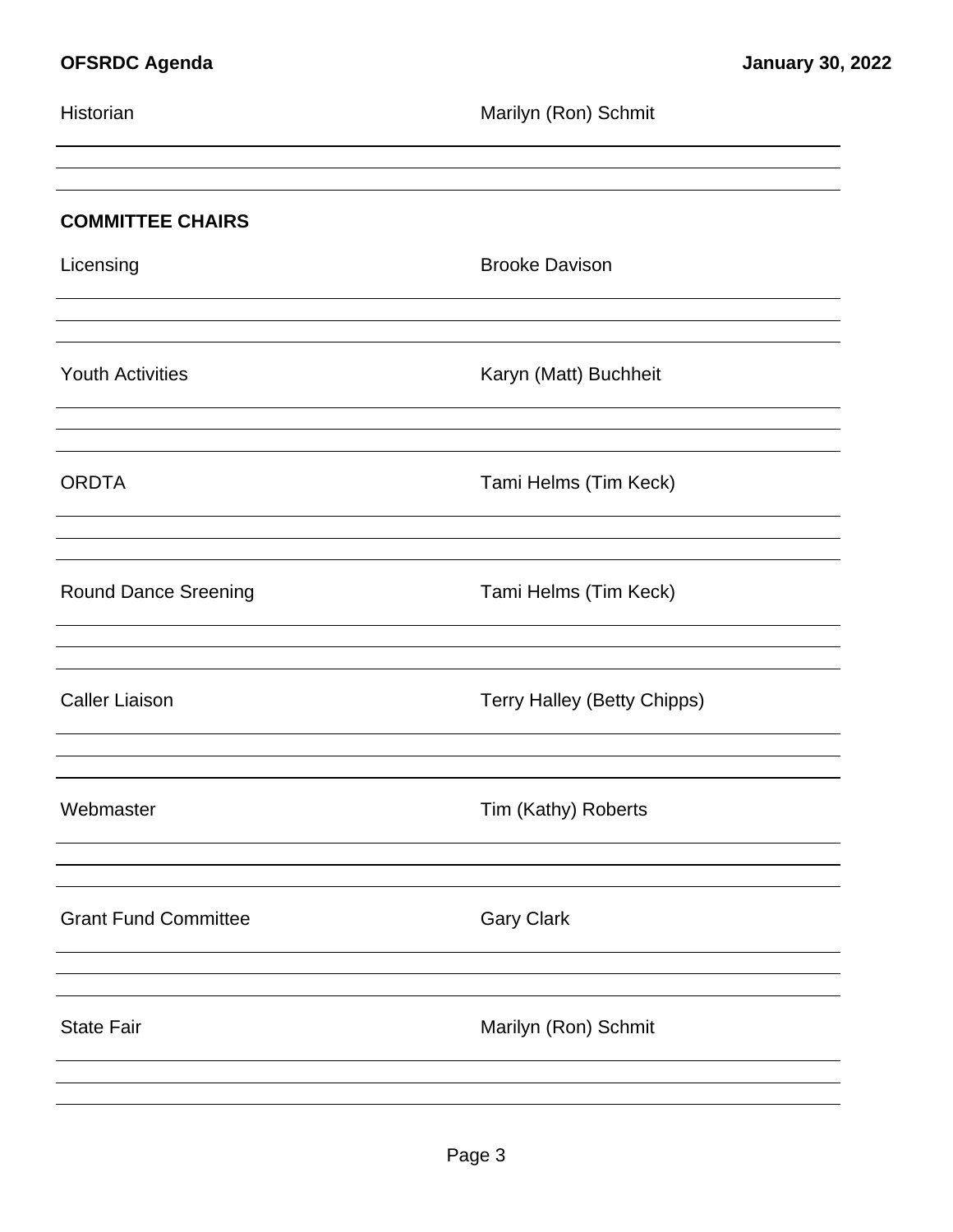| <b>Background Check</b> | Tim (Kathy) Roberts                                                                  |  |  |  |
|-------------------------|--------------------------------------------------------------------------------------|--|--|--|
| <b>OLD BUSINESS</b>     |                                                                                      |  |  |  |
| Α.                      |                                                                                      |  |  |  |
| <b>RECESS</b>           |                                                                                      |  |  |  |
| <b>NEW BUSINESS</b>     |                                                                                      |  |  |  |
| Α.                      | Motion to change background check expiration to 3 years                              |  |  |  |
| В.                      | <b>Report from Nominating Committee</b>                                              |  |  |  |
| C.                      | Motion (Tim Keck) to modify P&Ps to reflect the billing practice for the directories |  |  |  |
| D.                      | USDA Western Region VP LPaul and Sally Schmidt                                       |  |  |  |
| Ε.                      |                                                                                      |  |  |  |
|                         |                                                                                      |  |  |  |
| <b>DELEGATES</b>        |                                                                                      |  |  |  |
|                         | <b>Blue Mountains Council</b><br>David (Sally) Stutzman                              |  |  |  |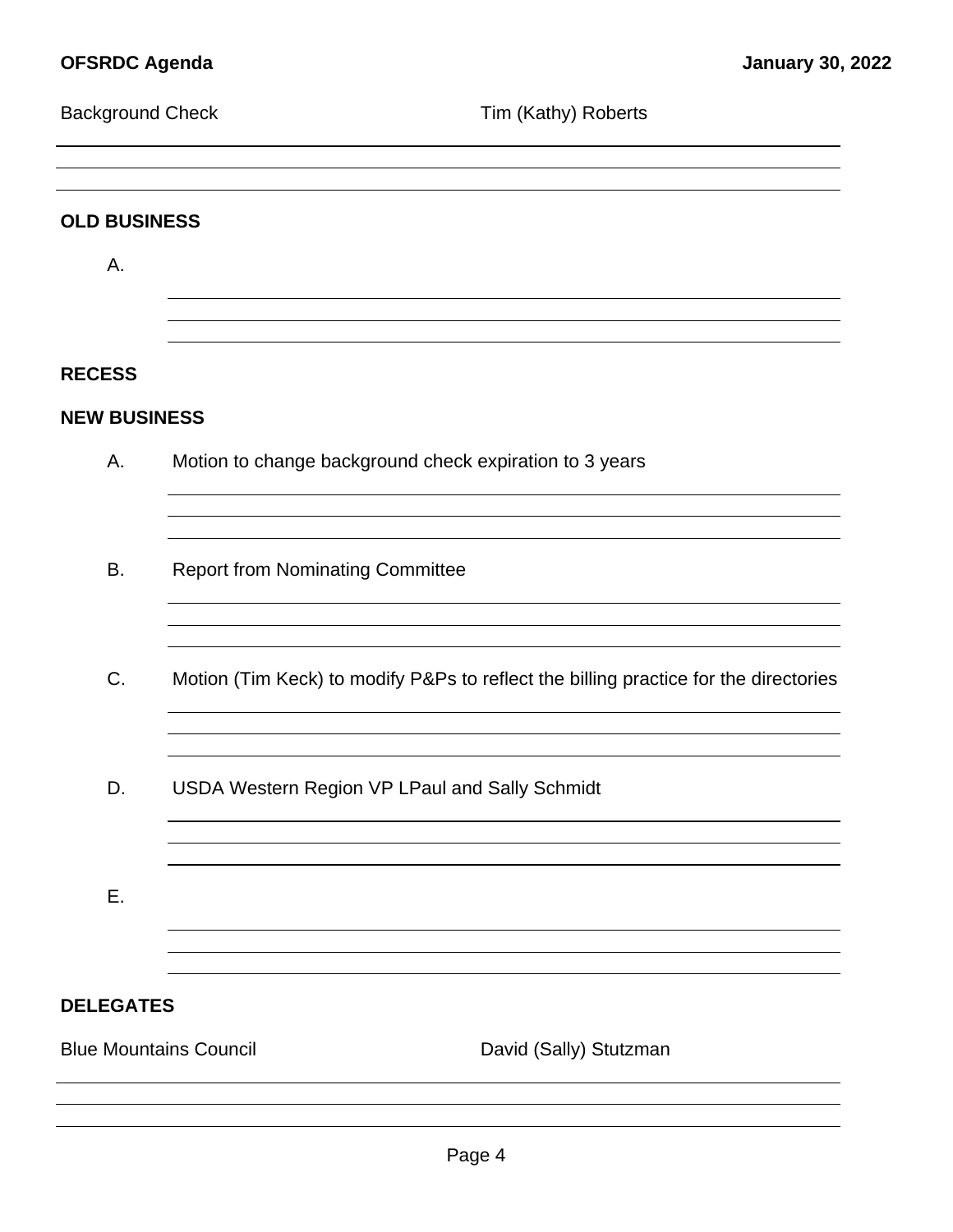| <b>Central Oregon Council</b>  | <b>Paul Ostrom</b>     |
|--------------------------------|------------------------|
| <b>Emerald Empire Council</b>  | Zola (Ray) Jones       |
| Interstate Highlanders         | Cece (Sarge) Glidewell |
| Mid-Willamette Area            | Julia Buchheit         |
| <b>Portland Area Council</b>   | <b>Betty Chipps</b>    |
| Rogue-Sis-Q Council            | <b>Blake Smith</b>     |
| <b>South Coast Council</b>     | Dave (Patty) Cooper    |
| <b>Tualatin Valley Council</b> | Josie Rosenbury        |
| Umpqua Area Council            | Angie Sue              |
|                                |                        |

# **ACTIVE GOODWILL AMBASSADORS**